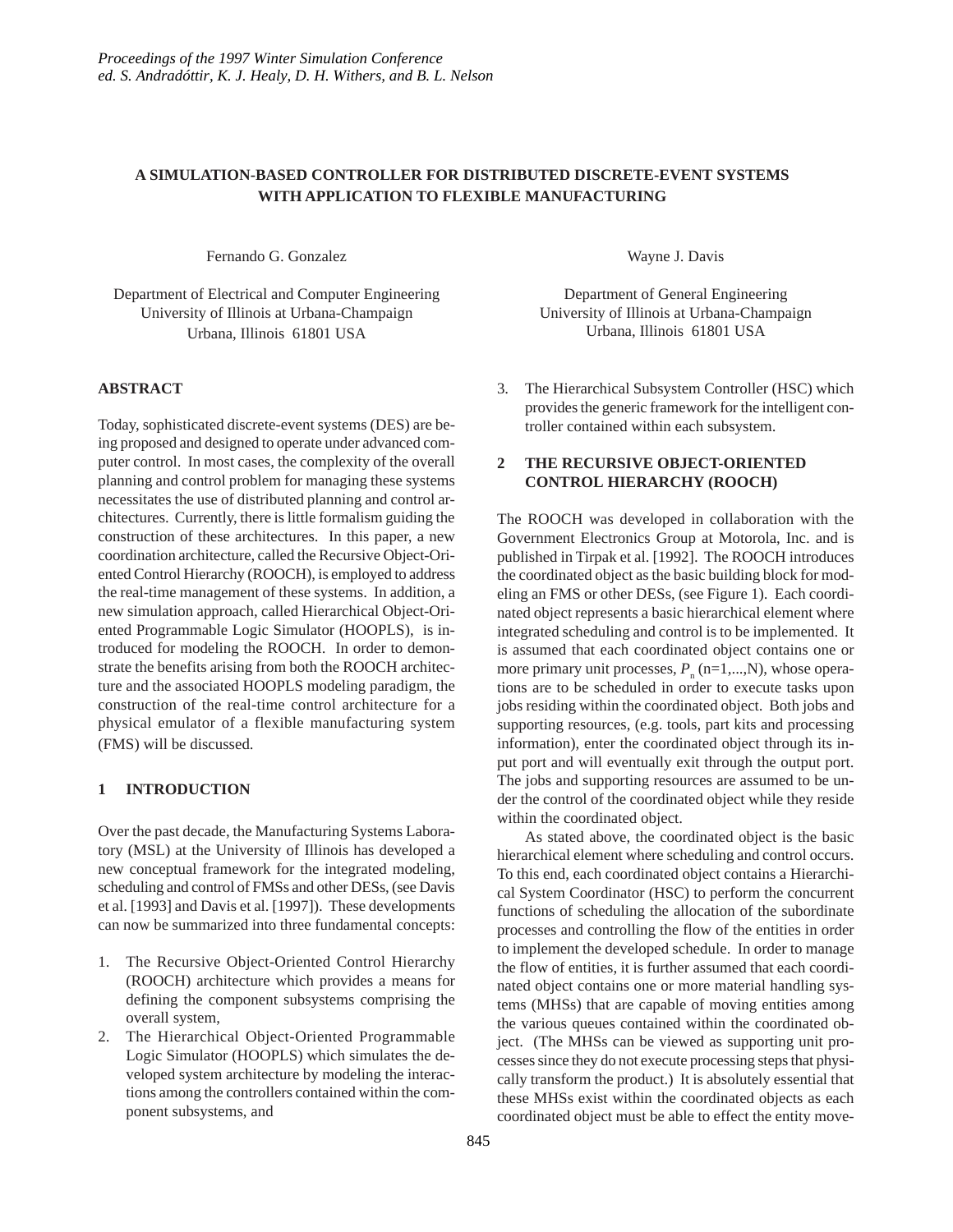ment required to implement its schedule. The recursive nature of the ROOCH arises from the fact that any subordinate subsystem within a coordinated object can also be another coordinated object. This recursive feature permits the modeler to construct the ROOCH with as many hierarchical levels as are needed to model the FMS or DES.

The HSC contained within a coordinated object represents only types of control objects that will be defined for the ROOCH. In general, the controllers contained within the ROOCH can be classified as one of three types of control objects. A coordination node represents the HSC associated with coordinated object. The primary distinction here is that the coordinated object must contain unit processes that are capable of performing processing tasks upon the job entities. A transportation node also represents the HSC within a coordinated object. However, in this case, the coordinated object contains transport processes only. An example of a transport node is the primary controller to a MHS. Finally, a process node can only execute a processing or transport instruction. In general, a process node does not perform planning.

In order to prevent confusion, let us reiterate the difference between a coordinated object and coordination node. The coordinated object is a modeling element for a defined subsystem. It must contain a control object which can either be a coordination node or a transportation node depending on whether or not the coordinated object contains subsystems (or processes) which can perform processing steps.



Figure 1. Schematic of the Coordinated Object: The Basic Module for Planning and Control

# **3 THE HIERARCHICAL OBJECT-ORIENTED PROGRAMMABLE LOGIC SIMULATOR (HOOPLS)**

HOOPLS is a simulation methodology based upon the belief that in order to accurately model a system with a distributed control architecture, the interactions among the controllers must be considered within the model. The single most important characteristic of the HOOPLS methodology, and what separates it from other object-oriented research efforts in simulation, is its focus upon modeling the flow of messages among the included controllers. The modeling of the controllers must also recognize the manner in which each element of the coordinated object can modify the state of a given entity. The coordinated object, itself, can reassign the ownership of an entity only by assigning it to a subordinate subsystem for the implementation of a specified set of tasks. The MHSs (which may also be coordinated objects) included within the coordinated object can only change the location of the entity. Finally, it is the primary unit processes which execute the assigned processing tasks that physically modify the state of an entity. HOOPLS explicitly considers these constraints when it defines the state-transition mechanisms for the evolution of the DES.

#### **4 THE FMS EMULATOR**

In order to develop an educational and research laboratory for the coordination of DESs, the Manufacturing Systems Laboratory at the University of Illinois has constructed an FMS emulator (see Davis et al. [1994]). To insure safety and economy, all physical processing has been omitted. We have also constructed physical analogs for the material handling systems (MHSs). In developing this emulator, we have demonstrated the ability for HOOPLS to serve as a computer-aided tool for designing the emulator's control architecture.

The schematic for the constructed FMS emulator is depicted in Figure 2. Figure 3 provides a photograph of the emulator. The emulator has four Processing Centers, numbered 1 through 4. Each Processing Center (PC), shown in Figure 4, is a coordinated object containing one primary subordinate processing resource (the Unit Process) and a dedicated MHS.

The PC's MHS is represented by a carousel with six electromagnets which can hold the jobs (represented by color-coded steel washers) that reside in either the input or output queue of the PC. The movement of the carousel is controlled by a dedicated Programmable Logic Controller (PLC). The PC's controller is a UNIX workstation which is placed upon a rostrum atop each PC. This controller is connected to the MHS PLC via a dedicated RS 232 link,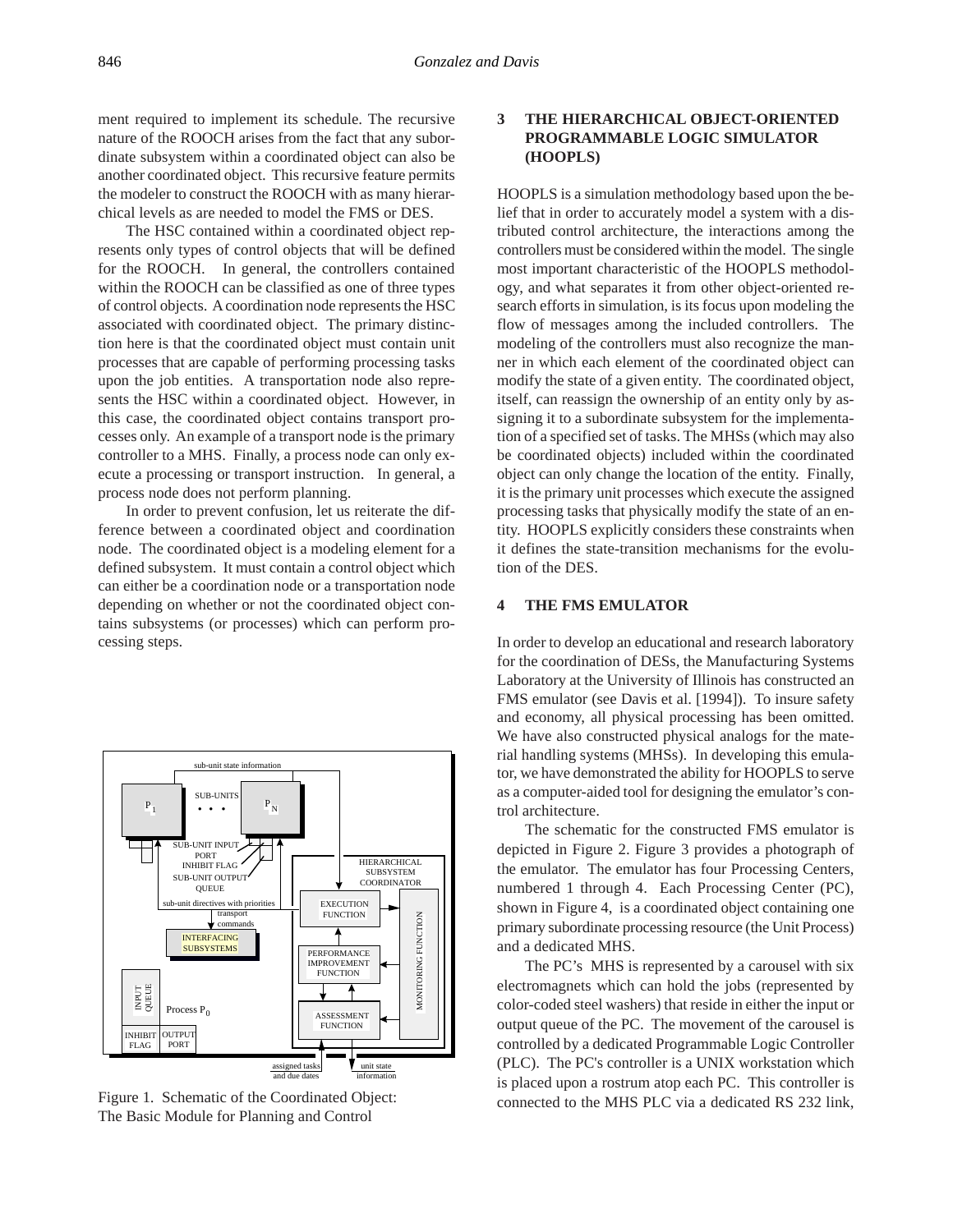and its display provides the summary status for the MHS and the subordinate unit process. Because each PC does contain a unit process and is a coordinated object, the PC's controller represents a coordination node.

Another subordinate subsystem is the Fixturing Center (FC) which also represents a coordinated object. The structure and emulation of the FC is very similar to that of a PC. The FC has a dedicated MHS consisting of a primary carousel capable of holding sixteen jobs and two smaller carousels for loading and unloading jobs from the AGVs. The movement of these carousels is controlled by a dedicated PLC. The FC







Figure 3. A Photograph of the Physical Emulator



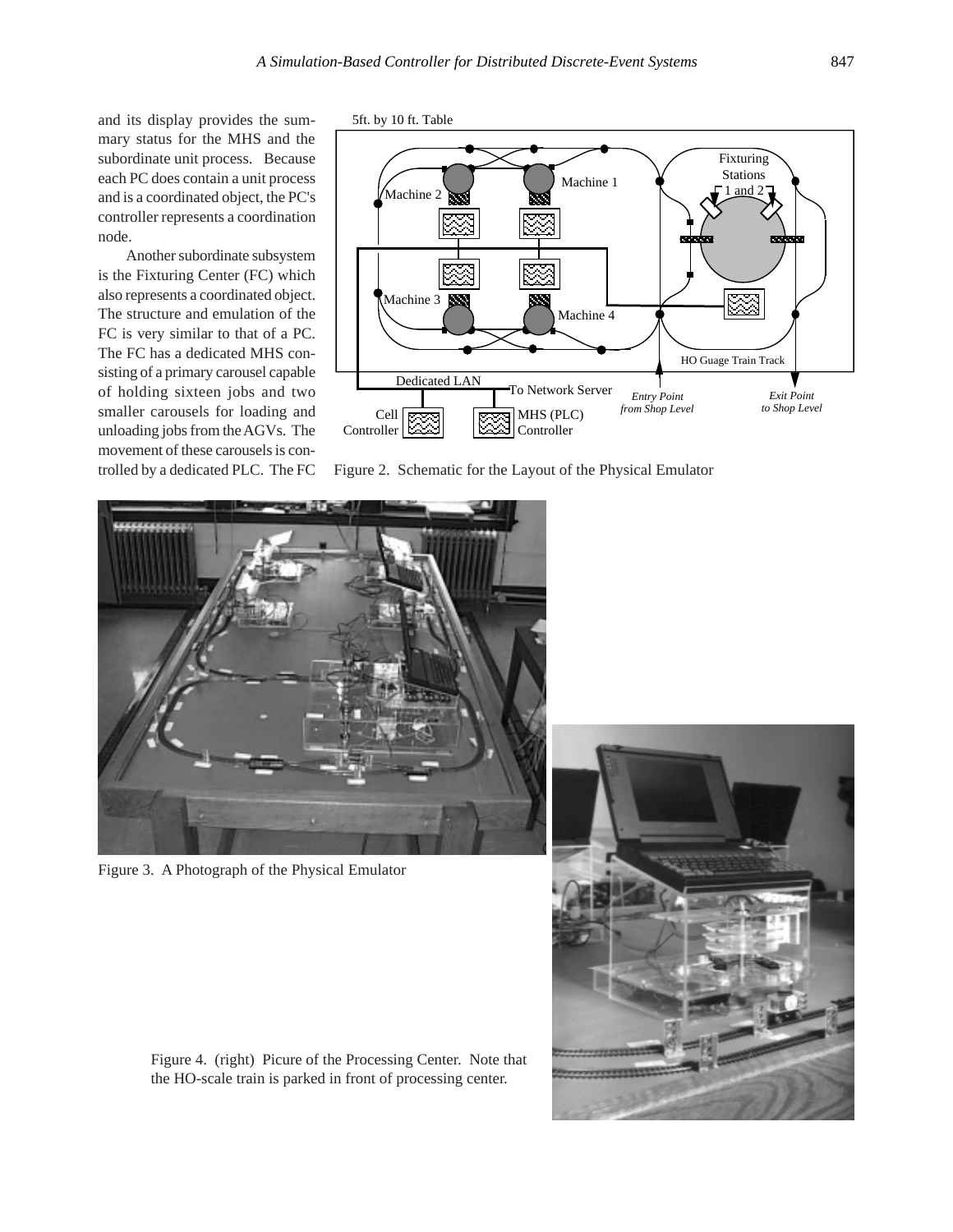has two fixturing positions which represent the subordinate unit processes. A dedicated laptop UNIX workstation provides the real-time status information for each fixturer. This same workstation also issues control messages to the dedicated PLC for the FC's MHS. Because the FC contains two unit processes and is a coordinated object, the FC's controller represents another coordination node.

The final subordinate process is the Cell MHS. An Automated Guided Vehicle (AGV) system is employed as the cell's MHS, and the AGVs are emulated with HO-scale electric trains. (A train is shown in front of the PC pictured in Figure 4.) The train layout is diagrammed in Figure 2 and pictured in Figure 3. In this layout, there are over forty track segments which can be individually powered. Sensory switches, also shown in Figure 4, are provided on each track segment in order to detect the presence of an AGV. A Petri net has been developed to insure that no more than one AGV ever occupies a single track segment at a time.

A dedicated PLC receives directives from the MHS controller to move a given AGV from one location to another using the incorporated Petri net logic. The dedicated PLC returns the location of each AGV as it enters each track segment to the MHS controller. The MHS controller is also responsible for determining the order in which the pending material handling transfers will be processed and which AGV will be assigned to complete each requested transfer. Although the MHS is a coordinated object, it does not contain unit processes that are capable of executing processing instructions upon a job entity. Therefore, the MHS controller represents a transport node.

The cell controller is implemented by another UNIX workstation. It is connected to each of the subordinate PCs, FC and MHS controllers (and a network server) via an ether network. Various commands and feedback information flow across this network. The role of the cell Controller is to orchestrate the flow of all entities types (jobs as well as supporting resources) among the subordinate processes within the cell. The cell, in this case, represents another coordinated object whose subsystems are also coordinated objects. Five of these subsystems, the four PCs and the FC, are capable of executing processing tasks. Therefore, the cell controller represents a coordination node.

#### **5 THE CONTROL ARCHITECTURE**

The model for the physical emulator has now been decomposed into a set of coordinated objects using the ROOCH decomposition architecture. The complete model consists of 25 control objects which includes control objects for the coordinated objects defined above and the controllers for the basic unit and transport processes that are contained with each coordinated object (see Table 1). Each control object is implemented as an independent controller which communicates with its supervisor and its subordinates using communication messages defined within HOOPLS. The communication employs a local area network (LAN) connecting seven computers. The cell controller is situated on one computer while each of the cell's six subordinate coordinated objects' controllers is situated on its own computer.

Each controller was implemented using a simulation software tool that we have developed (see Gonzalez [1996]). The software tool provides a collection of C++ objects whose integration with the controller object's model permits each controller to be executed as an independent distributed object. Thus, each of the 25 controller objects has its own instantiation of the simulation tool. This implies that there are 25 independent copies of the simulation tool, each executing its own model concurrently with the others. The only thing that coordinates the controllers' actions into a unified control architecture is the communication that occurs during their interactions.

Figure 5 shows the ROOCH decomposition of the model. Note that when the developed model is employed to control the FMS, the supervisor represents an independent agent that assigns tasks to the cell controller. It is not part of the modeled control architecture per se. The PLC controllers that are shown at the bottom level are not implemented in the control model either because they are implemented by the actual PLCs within the emulator. Although logically they work the same way as the other controller models, the PLC does not support our software tool. Instead, the controllers must be implemented in Dynamic C, the C compiler that resides in the PLC. Since the actual code used to build the models in the PLC cannot be run on the workstations, their actions had to be modeled for simulation purposes.

In summary, the submodels that are presented between the two horizontal lines in Figure 5 are the employed controllers for the FMS emulator. When the model is being employed to control the FMS, the process controllers at the bottom of Figure 4 will be implemented by the control code contained within the dedicated PLCs that are managing the processes. When the model is being employed in the simulation mode, additional models for the control objects representing the PLCs will be added to the model. Finally, during the control mode, a supervisor for the cell will be provided where tasks can be inputted into the cell. In the simulation mode, we employ a typical creation process which models the arrival of job entities into the cell.

Hence, the HOOPLS simulation model for the basic ROOCH has been designed such that the same model can be used both to simulate and to control the system. The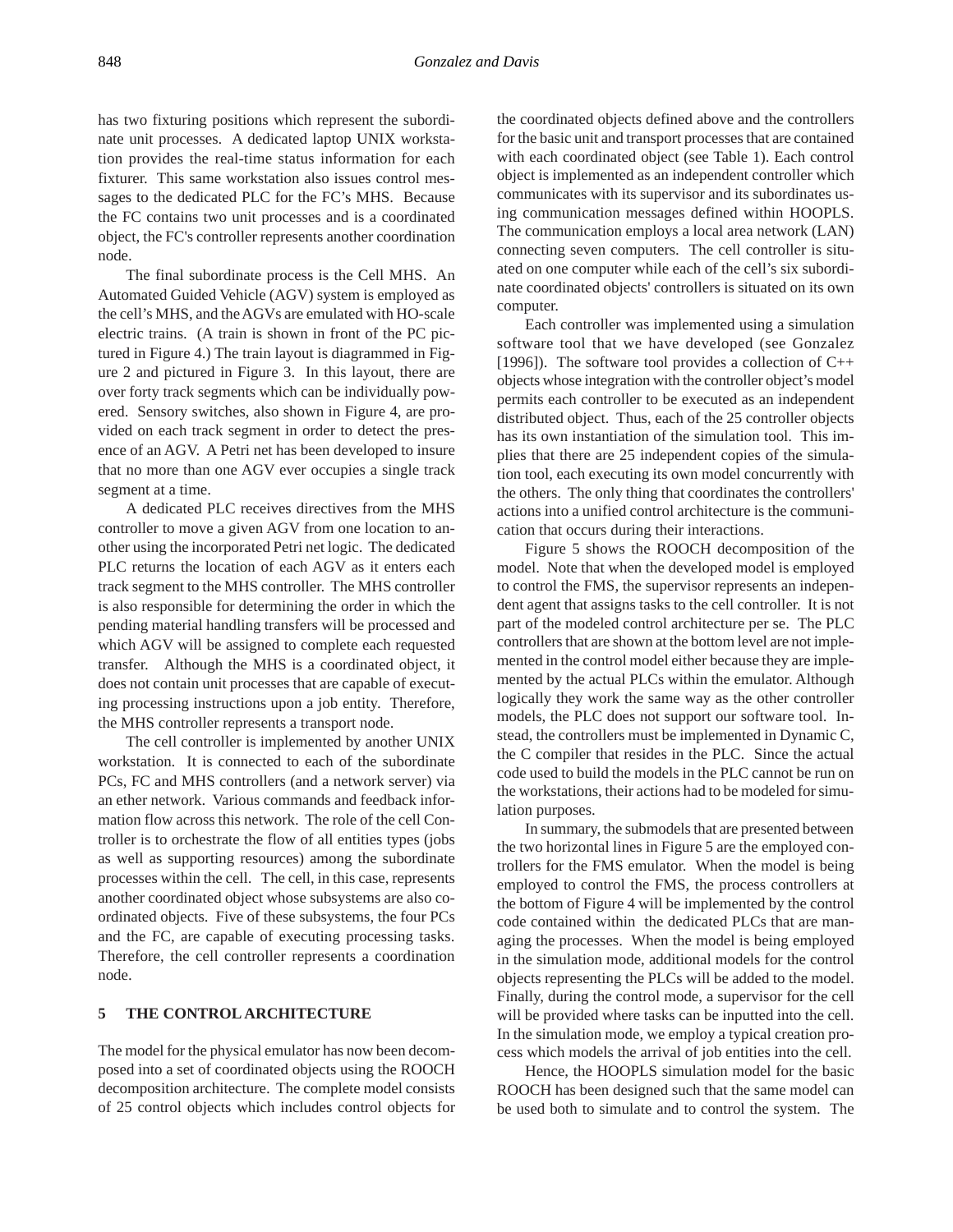Table 1. The Control Objects

| Control       |                             |                                           |                                                                |
|---------------|-----------------------------|-------------------------------------------|----------------------------------------------------------------|
| Object's Name | <b>Type of Node</b>         | <b>Nodes Title</b>                        | <b>Nodes Task</b>                                              |
| fmssup        | <b>Coordinating Node</b>    | Cell supervisor                           | Assigns jobs to the cell controller.                           |
| fmscell       | <b>Coordinating Node</b>    | Cell controller                           | Coordinates the cells 5 processing centers and<br>the AGV.     |
| fscell        | <b>Coordinating Node</b>    | Fixturing station's<br>cell controller    | Coordinates the Fixturing stations 2 processes<br>and its MHS. |
| fsproc1       | Processing Node             | Fixturing station 1<br>process controller | Represents the Fixturing station 1 processor.                  |
| fsproc2       | Processing Node             | Fixturing station 2<br>process controller | Represents the Fixturing station 2 processor.                  |
| fsplc         | Not a Coordinated<br>Object | Fixturing station's PLC<br>driver         | Models the Fixturing station's PLC driver.                     |
| cellmhs       | <b>Transport Node</b>       | Cell's MHS controller                     | Controls the MHS of the cell.                                  |
| mhsplc        | Not a Coordinated<br>Object | Cell's MHS PLC driver                     | Represents the cell's MHS driver                               |
| pc1cell       | <b>Coordinating Node</b>    | Processing center 1 cell<br>controller    | Coordinates the processing center 1 processor<br>and its MHS.  |
| pc1proc       | Processing Node             | Processing center 1<br>process controller | Represents the processing center 1 processor                   |
| pc1mhs        | <b>Transport Node</b>       | Processing center 1<br>MHS controller     | Controls the MHS for processing center 1                       |
| pc1plc        | Not a Coordinated<br>Object | Processing center 1 PLC<br>driver         | Models the processing center 1 PLC driver.                     |

*Note that the control objects for PC2, PC3 and PC4 are identical to those of PC1 and are not repeated in the table.*



Figure 5. The ROOCH Decomposition of the Model Used to Control the Emulator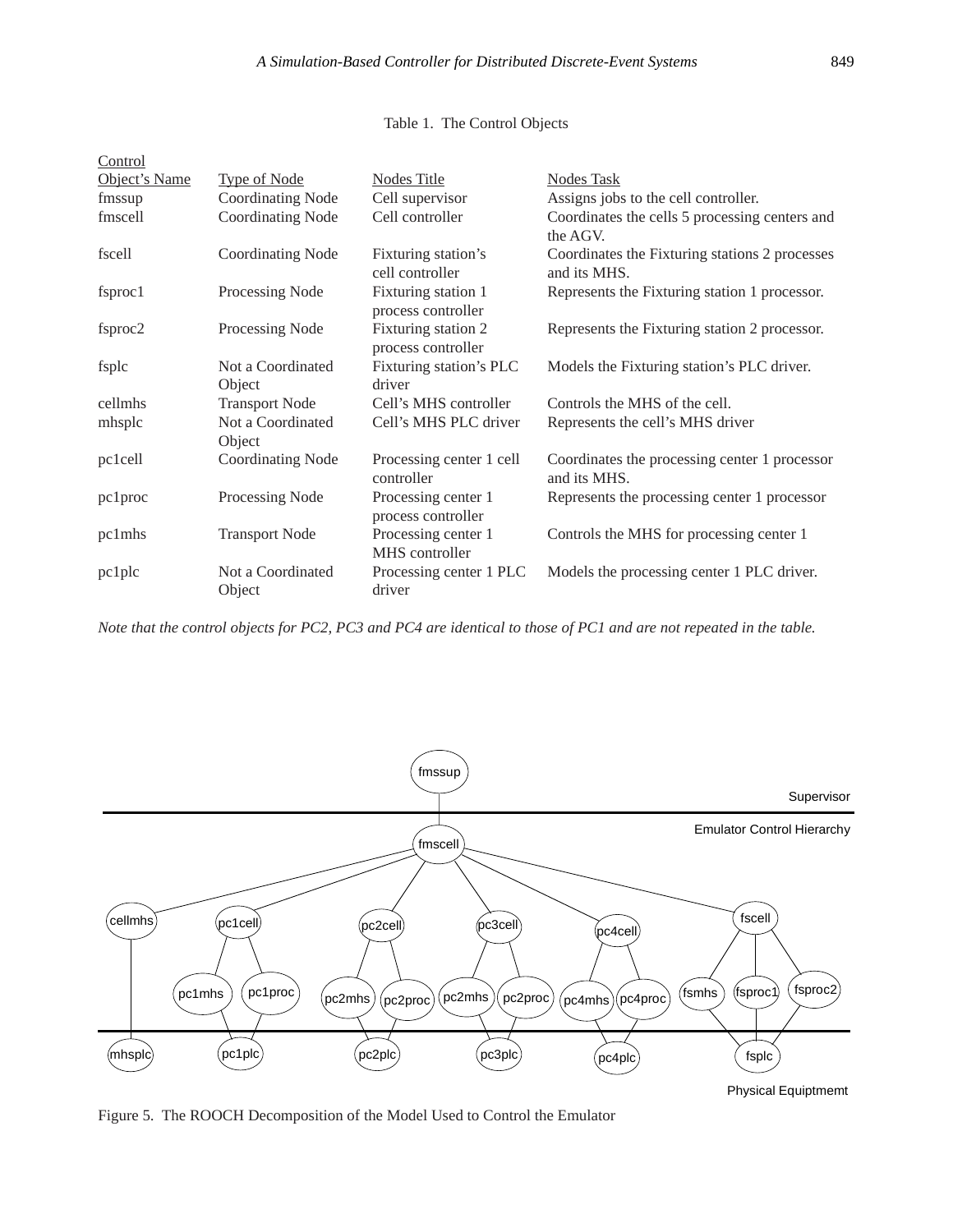model is entirely characterized through an exhaustive definition of the control messages that are issued or received by each controller contained within the ROOCH (see Table 2) and the state transition mechanisms which will occur upon the receipt of a control message. These state transition mechanisms, in turn, determine the subsequent control messages that will be issued by the receiving controller. Due to limited space, the state transition mechanisms are not presented.

#### **5.1 The Communication Messages**

Recall that the single most important characteristic of the HOOPLS methodology is its focus upon modeling the flow of control messages. The dedicated control object within the submodel for a given coordinated object simply generates the appropriate response based upon the message it receives. The dynamics that occur within the coordinated object must also be explained. The submodels for the coordinated objects must also model the flow of entities within each coordinated object. These submodels are responsible for explaining the state transition mechanisms of the coordinated objects. When certain events occur, they cause the controller object within the modeled coordinated object to issue its response to an incoming control message. In short, an incoming control message initiates a sequence of state transitions to occur resulting in an event which

causes the controller object to respond. This response can be viewed as an output from the coordinated object. The HOOPLS methodology is not concerned with the methodology employed to construct submodels for the coordinated objects so long as the overall coordination among the submodels is implemented by modeling the controller interactions.

For the modeling of the FMS emulator, the employed control messages are given in Table 2. All of these messages, except for the ExecuteTask and TaskExecuted, pertain to moving entities within the manufacturing cell. In most cases, the entity is being moved from one MHS to another. In order to transfer the entity between two MHSs, one of the two MHS must perform the loading while the other simply waits at an input or output port until the loading is complete. In all cases, the MHS that simply waits must be at the port before the loading MHS starts loading. This means the response from the simple MHS must be received before the command for loading MHS can be issued. In order to allow both MHSs to move to the input or output port at the same time, the AnticipateItem message is issued to the loading MHS so that it can move to the port, but not load. The simple MHS is issued the regular command to move. Since the simple MHS does not know when the loading is completed, the ResourceFree command must be employed in order to tell the simple MHS that the loading is done, and it is free to move again.

#### Table 2. The HOOPLS Messages

| From                                                          | $\underline{\operatorname{To}}$ | <b>Message</b>       | <b>Optional Operand</b> | <b>Required Operand</b> |  |  |
|---------------------------------------------------------------|---------------------------------|----------------------|-------------------------|-------------------------|--|--|
| CN                                                            | CN                              | AcceptItem           | where                   | serial number           |  |  |
| CN                                                            | CN                              | ItemAccepted         |                         | serial number           |  |  |
| <b>CN</b>                                                     | CN                              | ReturnItem           | where                   | serial number           |  |  |
| CN                                                            | CN                              | ItemReturned         |                         | serial number           |  |  |
| <b>CN</b>                                                     | TN                              | <b>ResourceFree</b>  |                         | serial number           |  |  |
| CN                                                            | CN                              | <b>ExecuteTask</b>   | queue                   | serial number           |  |  |
| <b>CN</b>                                                     | <b>PN</b>                       | <b>ExecuteTask</b>   | Task                    | serial number           |  |  |
| PN,CN                                                         | CN                              | TaskExecuted         |                         | serial number           |  |  |
| CN                                                            | TN                              | PickUpItem           | where                   | serial number           |  |  |
| <b>TN</b>                                                     | CN                              | ItemPickedUp         |                         | serial number           |  |  |
| CN                                                            | TN                              | DeliverItem          | where                   | serial number           |  |  |
| <b>TN</b>                                                     | CN                              | <b>ItemDelivered</b> |                         | serial number           |  |  |
| CN                                                            | CN,TN                           | AnticipateItem       | where                   | serial number           |  |  |
| TN,PN                                                         | <b>PLC</b>                      | message              |                         | <b>NULL</b>             |  |  |
| where<br>- the name of the location.                          |                                 |                      |                         |                         |  |  |
| task<br>- The task. Can be a string or a list of strings.     |                                 |                      |                         |                         |  |  |
| - The serial number of the job (job number).<br>serial number |                                 |                      |                         |                         |  |  |
| - Any arbitrary message.<br>message                           |                                 |                      |                         |                         |  |  |
| CN<br>- Coordinating Node.                                    |                                 |                      |                         |                         |  |  |
| - Processing Node.<br>PN                                      |                                 |                      |                         |                         |  |  |
| TN<br>- Transport Node.                                       |                                 |                      |                         |                         |  |  |
| <b>PLC</b><br>- Programmable Logic Controller                 |                                 |                      |                         |                         |  |  |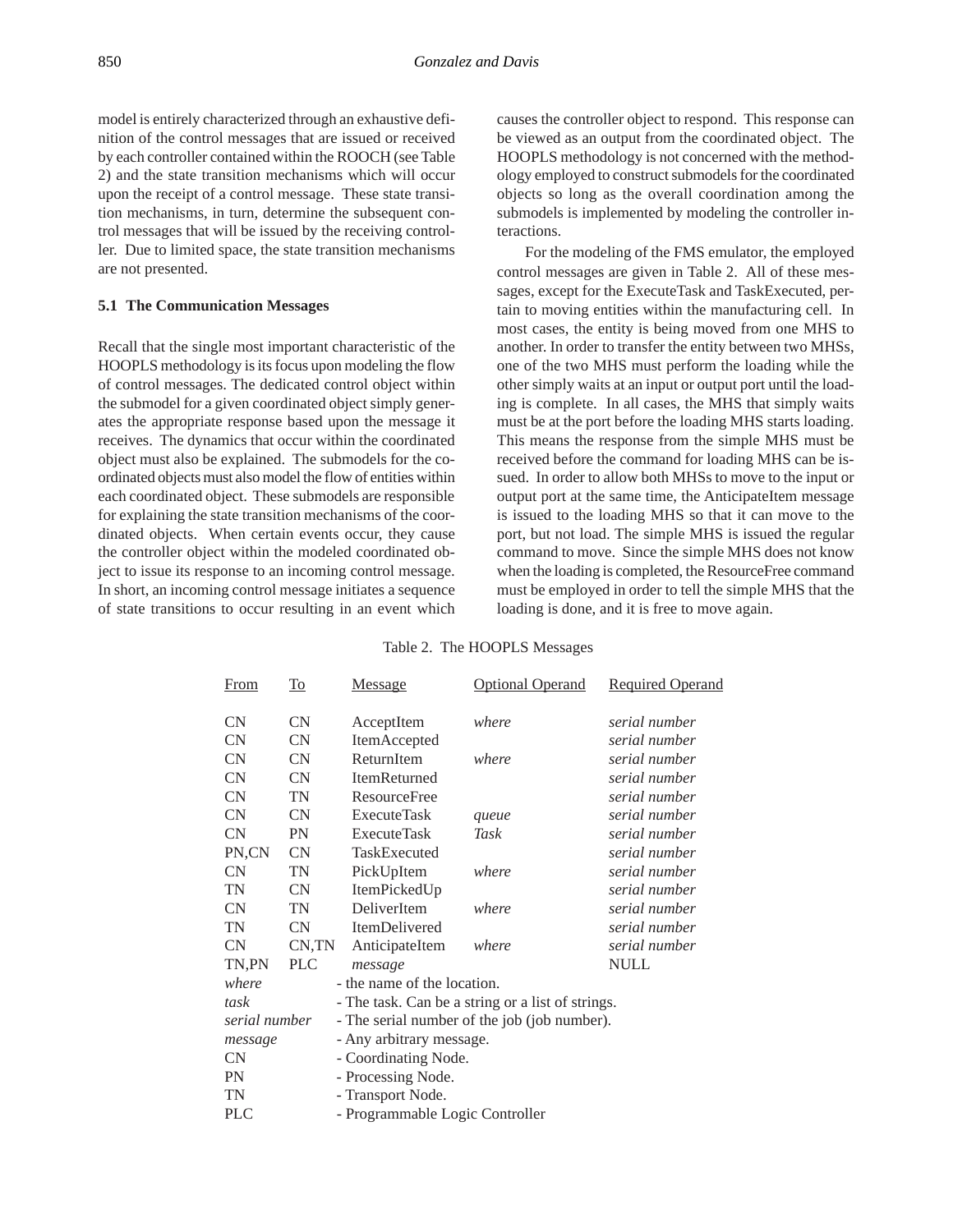The supervisor is assumed to know the limitations of its subordinate controllers. It will not request that a subordinate controller execute an operation that will put the subordinate in an erroneous state. That is, the supervisor knows how many parts can fit into a particular machine and will not request that station's controller to accept a new job if the subordinate has no available capacity at the time. In this manner, the subordinate controller need not check to see if it has the capacity to handle a request from its supervisor. However, in cases where the machine can be put into an erroneous state causing physical damage or interrupting normal response, the subordinate controller can screen the request. These redundant checks provide an extra measure of safety.

#### **6 THE REAL-TIME SIMULATION**

The HOOPLS executive function consists of a global event list and a message relay (see Figure 6). When a submodel is executed, the message relay receives all of the messages that are outputted by the submodel currently being executed. The messages are inserted into the rear of the message queue that is used to implement the message relay. Once the submodel finishes execution, the HOOPLS function removes the message that is at the front of the message queue and gives it to the submodel to which the message is addressed. Upon receiving the message, the submodel then executes the appropriate event to process the message. Since further messages may be generated by the execution of this event, these messages are again inserted into the rear of the message queue. The above process is repeated until there are no messages in the message queue.

After the message relay is emptied, the main HOOPLS function pulls the next event from the global event list. The events in this list have two pieces of information, the place and the time that the next event will occur. The information about the type of event and other details about the event are stored within a local event list contained within the submodel. Hence, whenever a submodel stores an event on its dedicated event calendar, an abbreviated copy of the event is also stored on the global event calendar. Since all submodels schedule events in this manner, the global event list always maintains a chronological order of the events that are to occur in all of the submodels. The main HOOPLS function updates its clock with the time in the global event and calls the appropriate submodel with the new current time. The submodel, knowing that it has the next event, pulls the next event off its local event list and executes it. After the event is processed, including the scheduling of future events (on both the local and global event calendars) and response messages are created and sent to the message relay, program control is then returned to the HOOPLS function. The main HOOPLS function

starts its cycle over again by checking the message relay for new messages.

The employment of global and local event lists provides an essential means for synchronizing the events that are being processed in the submodels. Currently other means are being explored in order to synchronize the execution of events. Other have also been employing simulation to control manufacturing systems. Peters et al. [1996] have adapted ARENA® to control their experimental FMS. However, their development is limited to one hierarchical level only where the supervisor, the cell controller, manages a set of subordinate processes. They too must include special events which send messages to the controllers. Narayanan et al. [1992] and Govindaraj [1993] have also developed simulation tools which share many of the properties of HOOPLS. They too model the controller interactions. From this set of independent development effort, the need to model controller interactions is becoming evident.



Figure 6. An Example of a HOOPLS Simulation of a Controller Decomposed into Three Subordinate Controllers. Each of the three subordinate controllers are included in the simulation with no modification. The bottom controller sends a message to the message relay addressed to the middle controller. The message relay sends the message to the middle controller. While the middle controller was executing this message, it executed a DELAY event which scheduled an event into the global event list. At sometime later, the global event is pulled off the global event list and the middle controller is "awakened" to execute this event.